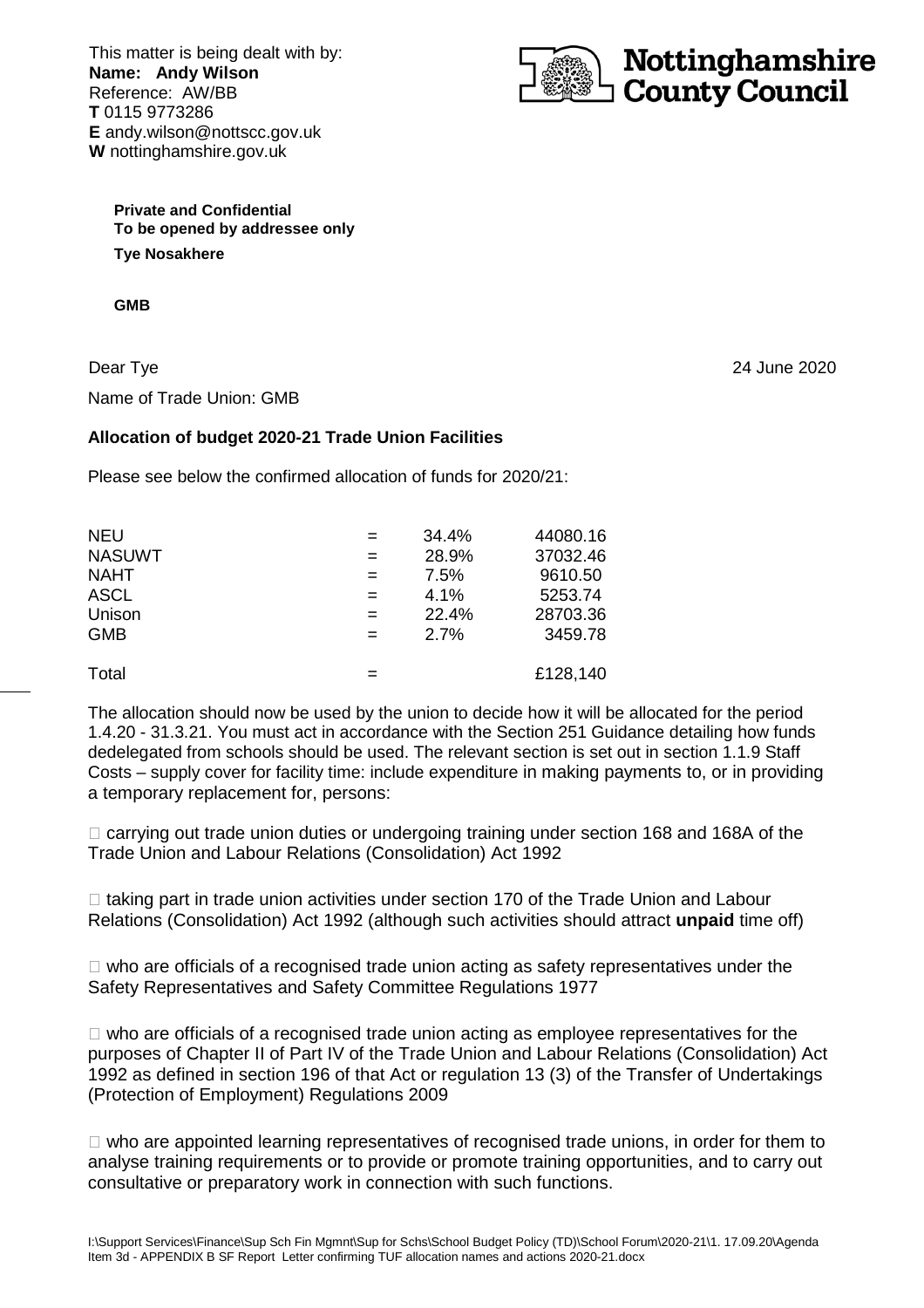The dedelegation formula rules state this money is not to pay for the cost of the employee but to contribute towards replacement cover can you please let me know as a matter of urgency how you want this money to be allocated. For teachers you will need to anticipate and increase to the teachers pay range wef 1.9.20.

 You should bear the following issues in mind that the following are conditions of allocating the funds from the budget:

- 1. In line with the TUF Agreement financial support may only be allocated to individual employees who are released to undertake county – wide Trade Union Facilities duties across Nottinghamshire schools for no more than 50% of their contract of employment at their substantive school.
- 2. All employees must submit a termly log of their activities as previously discussed and agreed. Failure to do so will lead to claw back of funds.
- 3. For teachers it is our view that in accordance with the Trade Union Facilities Agreement the cover costs to fund release time will be based on the maximum point of the Main Pay Range exclusive of on costs using the following salaries. Current rates are:

1.9.19 £35,971

school.

- 4. Once you have made your decisions, each trade union/trade union representative will be responsible for negotiating the release time with the schools concerned and confirm names, FTE release time and schools to the council.
- 5. Most importantly, If there are colleagues who will no longer be supported by the trade union for release time from September 2020 then you must inform their school immediately so that the school can make immediate arrangements to notify staff who will no longer be required to cover for trade union colleagues in time for the start of September 2020.

| 6. If you intend to make a claim against the fund you must complete and return the attached |
|---------------------------------------------------------------------------------------------|
| form by the date stated below.                                                              |

| Union allocation 2019-2020                                                                           |                                                                                              |        | Allocation 1.4.20- 31.3.21 |            |                  |            |
|------------------------------------------------------------------------------------------------------|----------------------------------------------------------------------------------------------|--------|----------------------------|------------|------------------|------------|
|                                                                                                      | 2                                                                                            |        | 3                          | 4          | 5                | 6          |
| Name                                                                                                 | Current                                                                                      | School |                            | <b>FTE</b> | Period for cover | £          |
|                                                                                                      | FTE.                                                                                         |        |                            |            | costs            | Allocation |
|                                                                                                      | released                                                                                     |        |                            |            |                  |            |
|                                                                                                      |                                                                                              |        |                            |            |                  |            |
| Discussed with                                                                                       |                                                                                              |        |                            |            |                  |            |
| <b>School Contact</b>                                                                                |                                                                                              |        |                            |            |                  |            |
| Name and position                                                                                    |                                                                                              |        |                            |            |                  |            |
| Email                                                                                                |                                                                                              |        |                            |            |                  |            |
|                                                                                                      |                                                                                              |        |                            |            |                  |            |
|                                                                                                      |                                                                                              |        |                            |            |                  |            |
| Discussed with                                                                                       |                                                                                              |        |                            |            |                  |            |
| <b>School Contact</b>                                                                                |                                                                                              |        |                            |            |                  |            |
| Name and position                                                                                    |                                                                                              |        |                            |            |                  |            |
| Email                                                                                                |                                                                                              |        |                            |            |                  |            |
|                                                                                                      |                                                                                              |        |                            |            |                  |            |
| <b>Total allocated</b>                                                                               |                                                                                              |        |                            |            |                  |            |
|                                                                                                      |                                                                                              |        |                            |            |                  |            |
| 7. In submitting this proposal I confirm the following;                                              |                                                                                              |        |                            |            |                  |            |
| a). The trade union has agreed the release time for each representative and financial                |                                                                                              |        |                            |            |                  |            |
| contribution to the school for the replacement cover with the above named person at the school /     |                                                                                              |        |                            |            |                  |            |
| head teacher of the school                                                                           |                                                                                              |        |                            |            |                  |            |
| b). I (the trade union official) have discussed current colleagues who will no longer be required to |                                                                                              |        |                            |            |                  |            |
|                                                                                                      | undertake TU Duties with the with the above named person at the school / head teacher of the |        |                            |            |                  |            |

I:\Support Services\Finance\Sup Sch Fin Mgmnt\Sup for Schs\School Budget Policy (TD)\School Forum\2020-21\1. 17.09.20\Agenda Item 3d - APPENDIX B SF Report Letter confirming TUF allocation names and actions 2020-21.docx